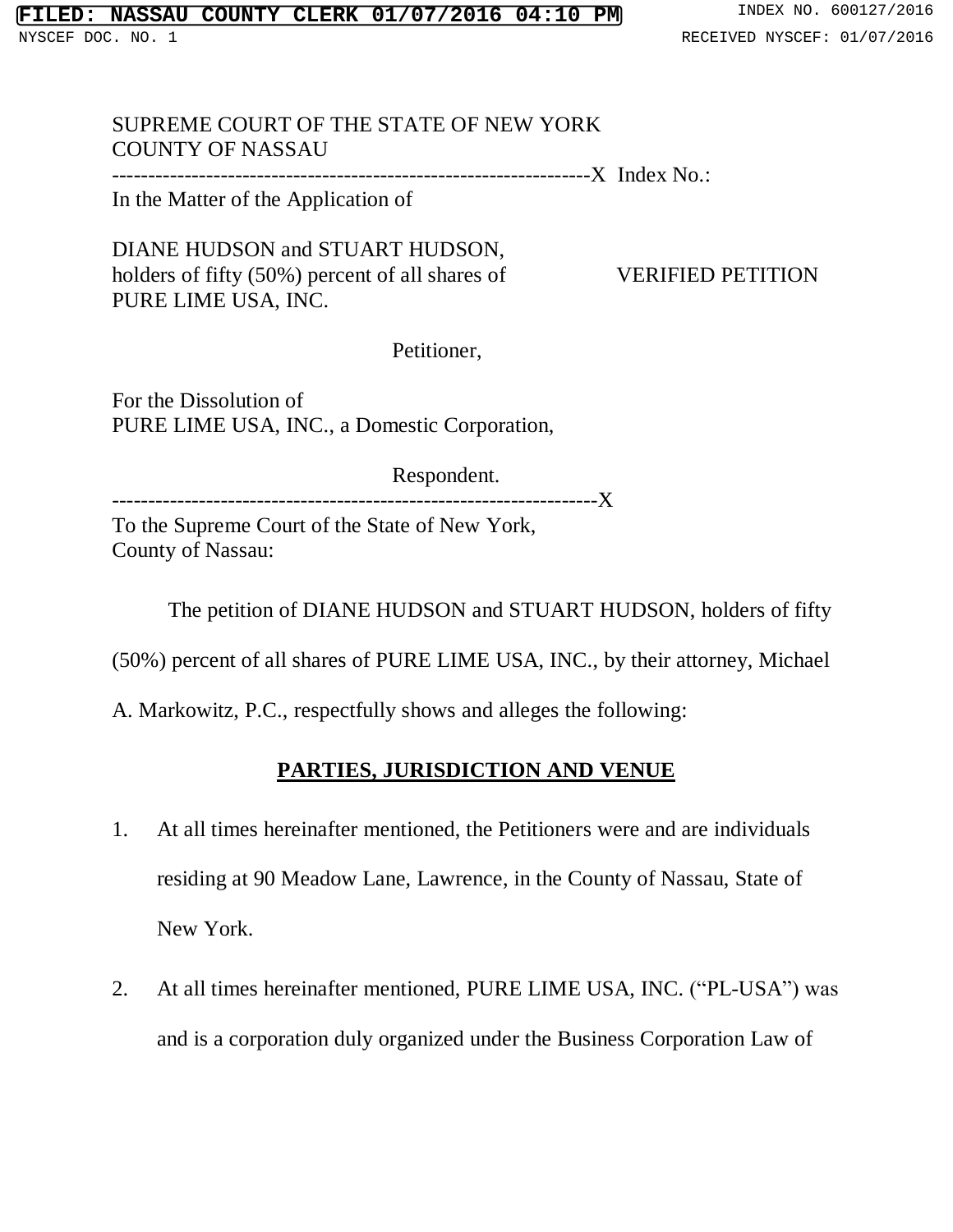the State of New York, having its principal executive office at 90 Meadow Lane, Lawrence, in the County of Nassau, State of New York.

- 3. This court has venue pursuant to NY BCL 1112 in that at the time of the instant petition the office of PL-USA was located in the County of Nassau, State of New York.
- 4. Upon information and belief, and at all times hereinafter mentioned, the respondent PURE LIME APS, also known as PURE LIME A/S (hereinafter referred to as "PL-DK") is a Danish private limited company with offices located in the country of Denmark.
- 5. Upon information and belief, and at all times hereinafter mentioned, the respondent CHRISTIAN FRIIS OLESEN (hereinafter referred to as "Olesen") is an individual residing in the country of Denmark.
- 6. Upon information and belief, and at all times hereinafter mentioned, Olesen is an employee, owner, operator, or agent of PL-DK.
- 7. At all times hereinafter mentioned, Olesen is the chairman on the board of directors for PL-USA.
- 8. Upon information and belief, and at all times hereinafter mentioned, the respondent ALLAN BENGTSEN (hereinafter referred to as "Bengtsen") is an individual residing in the country of Denmark.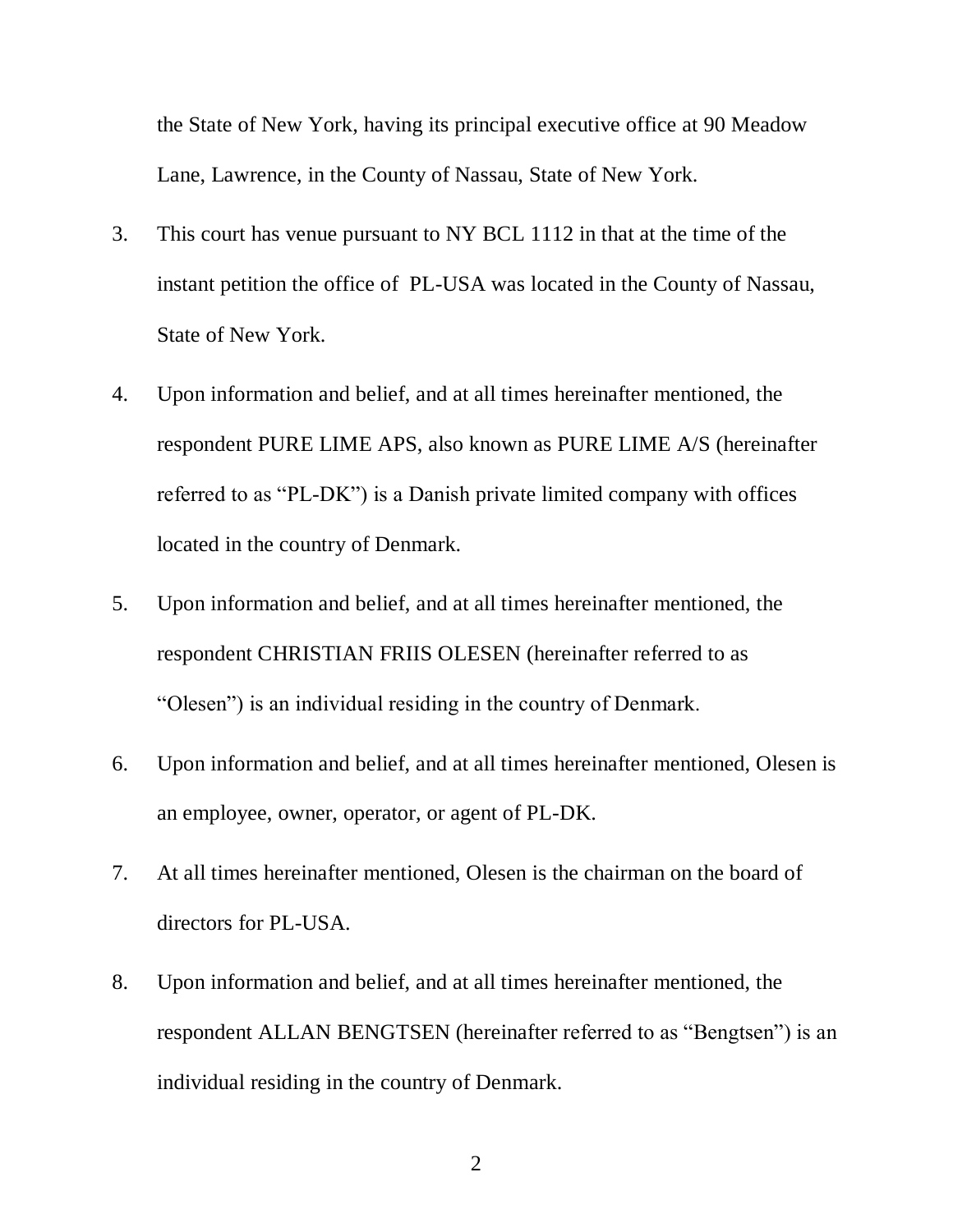- 9. Upon information and belief, and at all times hereinafter mentioned, Bengtsen is an employee, operator, or agent of PL-DK.
- 10. At all times hereinafter mentioned, Bengtsen is on the board of directors and is the treasurer for PL-USA.
- 11. The Corporation is authorized to issue 200 shares of stock with the petitioners holding 50% and PL-DK holding 50% of the outstanding shares of stock of PL-USA.
- 12. The Corporation is not registered as an investment company under an act of congress entitled "Investment Company Act of 1940" and no shares of the Corporation are listed on a national securities exchange or regularly quoted in an over-the-counter market by one or more members of a national or an affiliated securities association.
- 13. Upon information and belief, there are no other shareholders, directors or officers of the PL-USA other than the petitioners, PL-DK, Olesen and Bengsten.

### **PETITION FOR DISSOLUTION**

14. Petitioners repeat the allegations set forth in paragraphs 1 through 13 with the same force and effect as if set forth herein.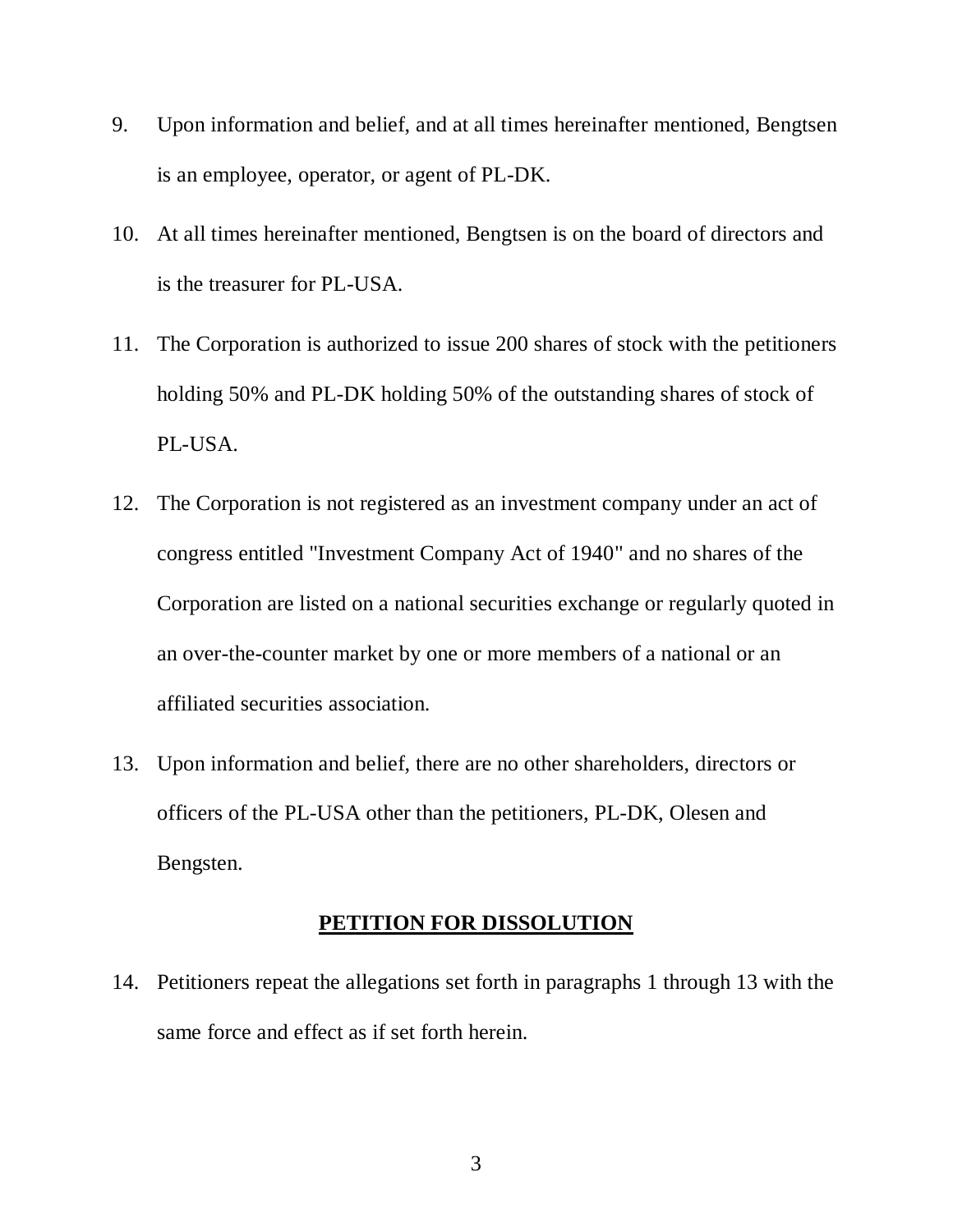- 15. PL-DK is in the business of designing and manufacturing Scandinavian active and fitness clothing and accessories known as Pure Lime, to be worn and used by women and female children (hereinafter referred to as the "Pure Lime Designer Clothing").
- 16. Upon information and belief, together with its headquarters located in Denmark, PL-DK has offices or distribution centers in the United Kingdom, Netherlands, Norway, Greenland, Finland, Germany, Sweden, Iceland, among other locations around the world.
- 17. Prior to the incorporation of PL-USA, Olesen (on behalf of PL-DK) and the petitioners had a series of meetings and agreed that there is a market in the United States for Pure Lime Designer Clothing.
- 18. To market and sell the Pure Lime Designer Clothing in the United States, Olesen and the petitioners agreed to form, own, and operate a New York State corporation located in Nassau County.
- 19. That among other things, the New York corporation would purchase Pure Lime Designer Clothing from PL-DK and employ the petitioners to market and sell the goods in the United States. The petitioners would receive a salary. Profit would be distributed pursuant to ownership interest in the corporation.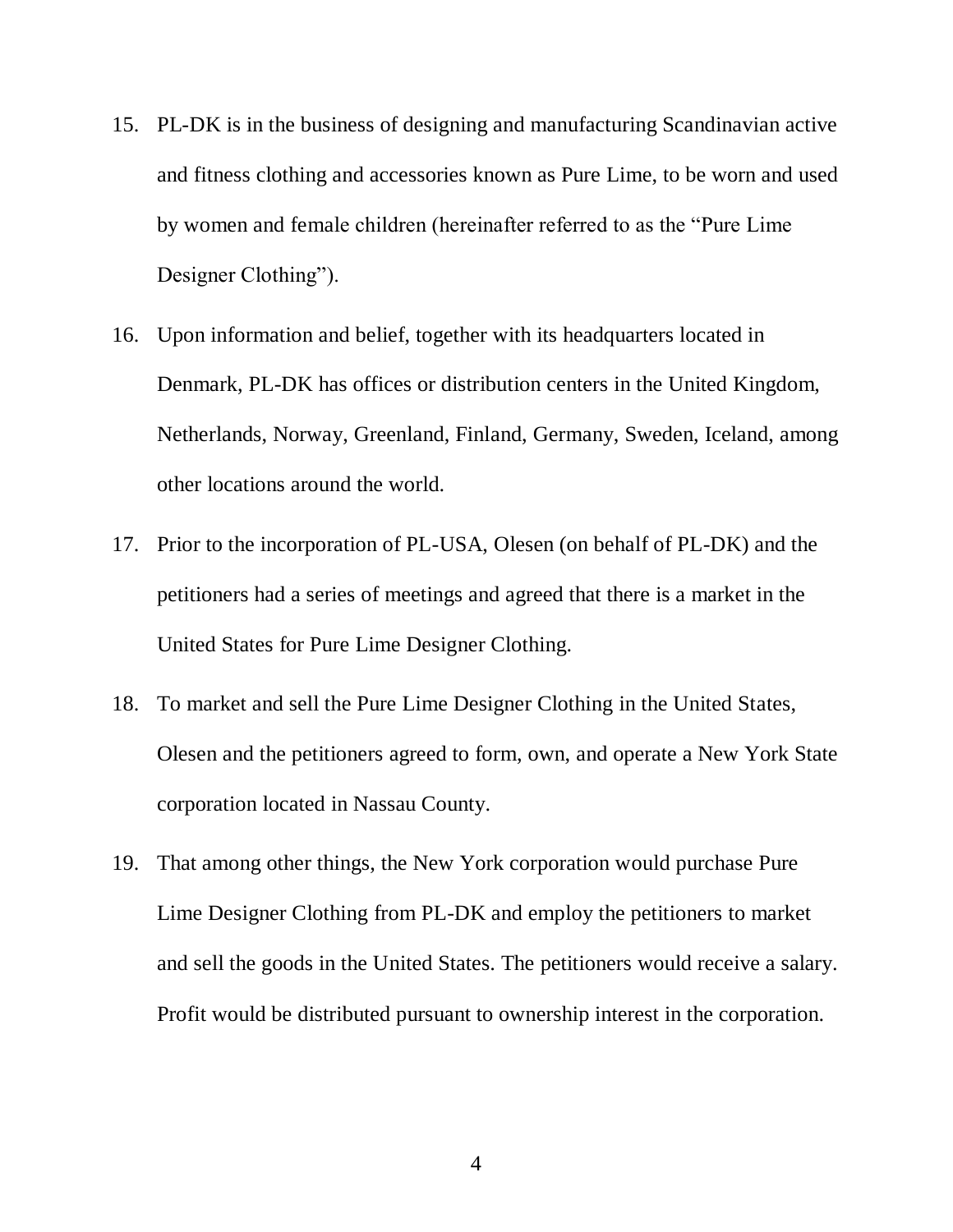- 20. On April 28, 2009, Olesen and the petitioners caused to be formed PL-USA, a New York State corporation operating in Nassau County, New York. That a copy of the Certificate of Incorporation is attached hereto as Exhibit "1".
- 21. On or about November 29, 2009, the petitioners and PL-DK entered into a shareholders agreement wherein and whereby, among other things, PL-DK received 50 shares of common stock, Stuart Hudson received 25 shares of commons stock, and Diane Hudson received 25 shares of common stock of PL-USA (hereinafter referred to as the "Shareholders Agreement"). That a copy of the Shareholders Agreement is attached as Exhibit "2".
- 22. Pursuant to the Shareholders Agreement, the PL-USA shareholders elected four (4) individuals for the Board of Directors – Olesen, petitioners Stuart Hudson and Diane Hudson, and an individual known as Steven Billington – who was replaced by Bengtsen on January 6, 2014.
- 23. Pursuant to paragraph 2.1 in the shareholder agreement, the petitioners elected Olesen as chairman of PL-USA' board of directors.
- 24. Pursuant to paragraph 2.2, "[t]he full Board of Directors shall constitute a quorum for the transaction of business. In case of a tie vote, the Chairman shall cast the deciding vote."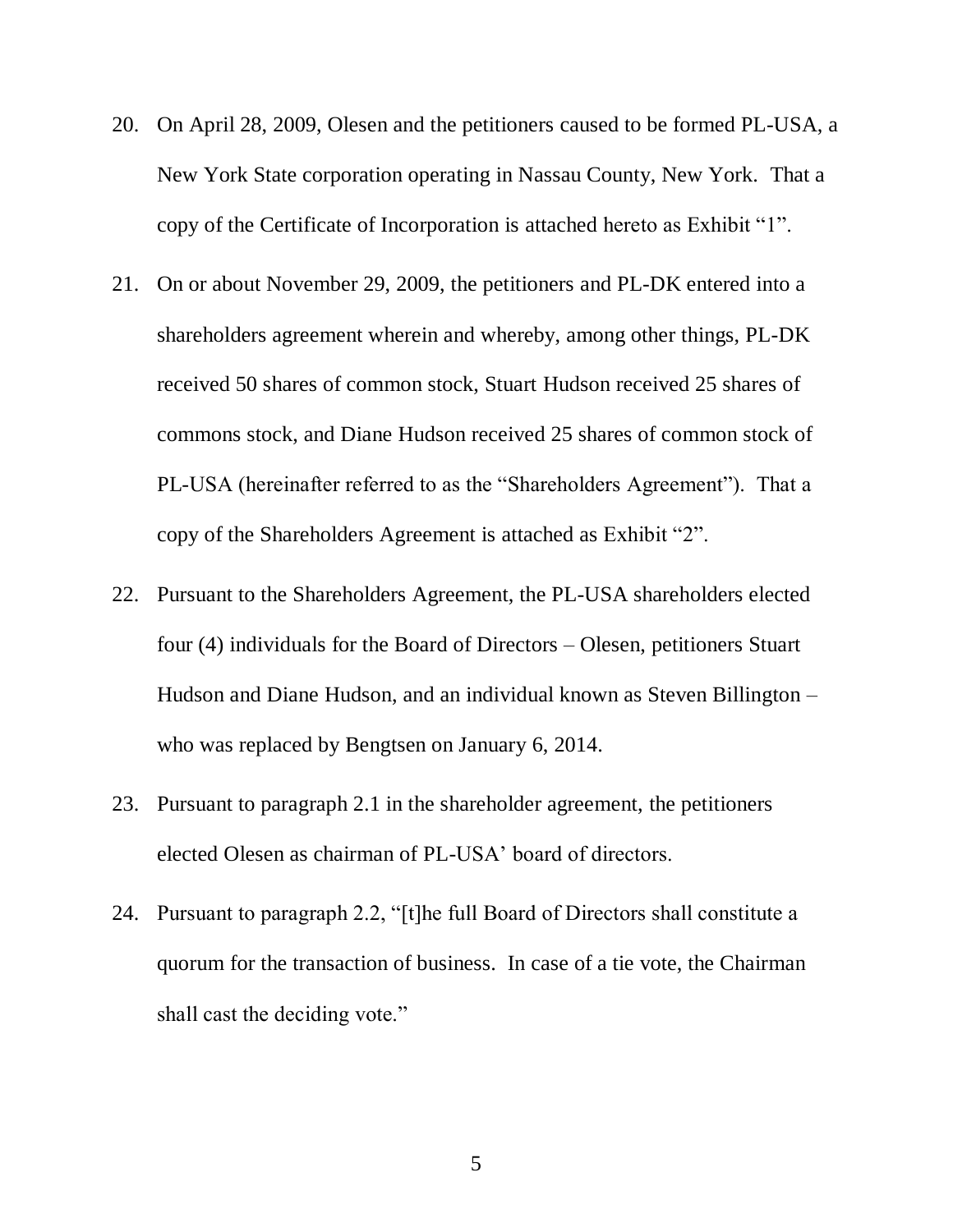- 25. Pursuant to the shareholders agreement, PL-USA agreed to pay petitioners compensation in salary and benefits for the work provided to PL-USA.
- 26. PL-DK would be paid for its cost to manufacture and distribute Pure Lime Designer Clothing to PL-USA to be sold in the United States. Profits by way of dividends would be paid pursuant to ownership interest. However, pursuant to paragraph 2.6, the "Board of Directors may not declare a dividend greater than thirty (30%) of profit for any period for which the dividend is declared."
- 27. That commencing in 2009, PL-USA began to purchase merchandise from PL-DK, entered into an employment agreement and paid petitioners a salary, and began to market and sell Pure Lime Designer Clothing in the United States.
- 28. To purchase merchandise, PL-USA would issue a purchase order ("PO") to PL-DK for Pure Lime Designer Clothing to be sold in the United States.
- 29. That among other things, each PO listed the item number, size, and quantity of Pure Lime Designer Clothing. No PO had the unit cost for the ordered Pure Lime Designer Clothing – instead having the wholesale cost.
- 30. Upon shipment, PL-DK would issue an invoice to PL-USA for, among other things, the cost for Pure Lime Designer Clothing transported pursuant to the PO (hereinafter referred to as the "Shipment Invoice").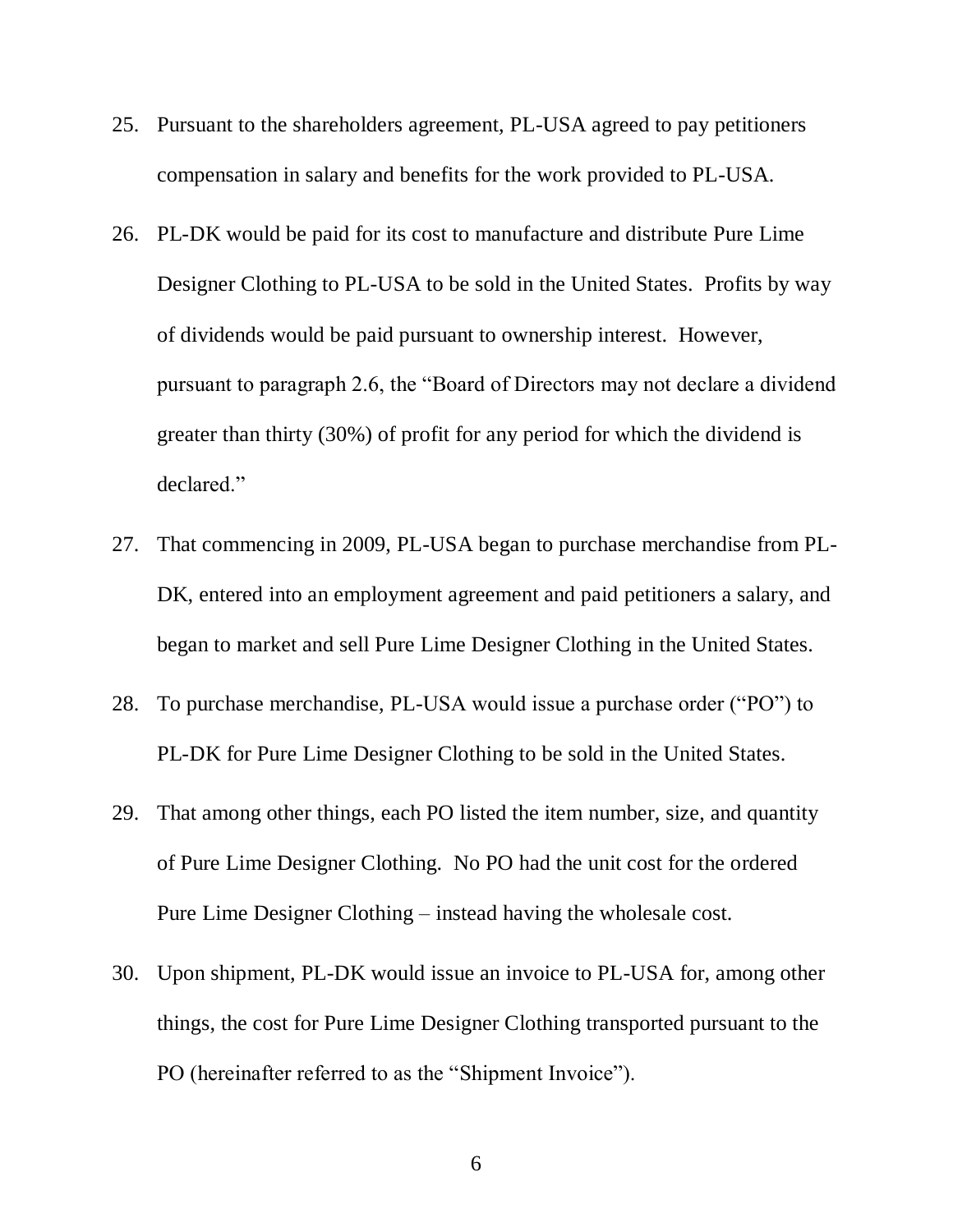- 31. In or about delivery of shipment, PL-DK would issue a second invoice to PL-USA for, among other things, the cost for Pure Lime Designer Clothing delivered pursuant to the PO (hereinafter referred to as the "Delivery Invoice").
- 32. Although there was no change or modification to the PO or the Pure Lime Designer Clothing, the Delivery Invoice delivered to PL-USA was generally 40 percent higher than the Shipment Invoice.
- 33. Since PL-DK generated and demanded a 40% increase for the cost of Pure Lime Designer Clothing, PL-USA never issued a dividend to its shareholders.
- 34. That from 2009 through 2014, PL-DK diverted and received profits of approximately \$1,349,949.00 from PL-USA – avoiding distribution to the shareholders.
- 35. Despite repeated demands, Olesen, Bengtsen, and PL-DK failed to provide a complete accounting to the petitioners for all years concerning the total for Shipment Invoice, Delivery Invoice, and all credits and moneys received by PL-DK on behalf of PL-USA.
- 36. In 2011, PL-USA received hundreds of complaints from vendors who had an issue with color bleeding when washing the Pure Lime Designer Clothing.

7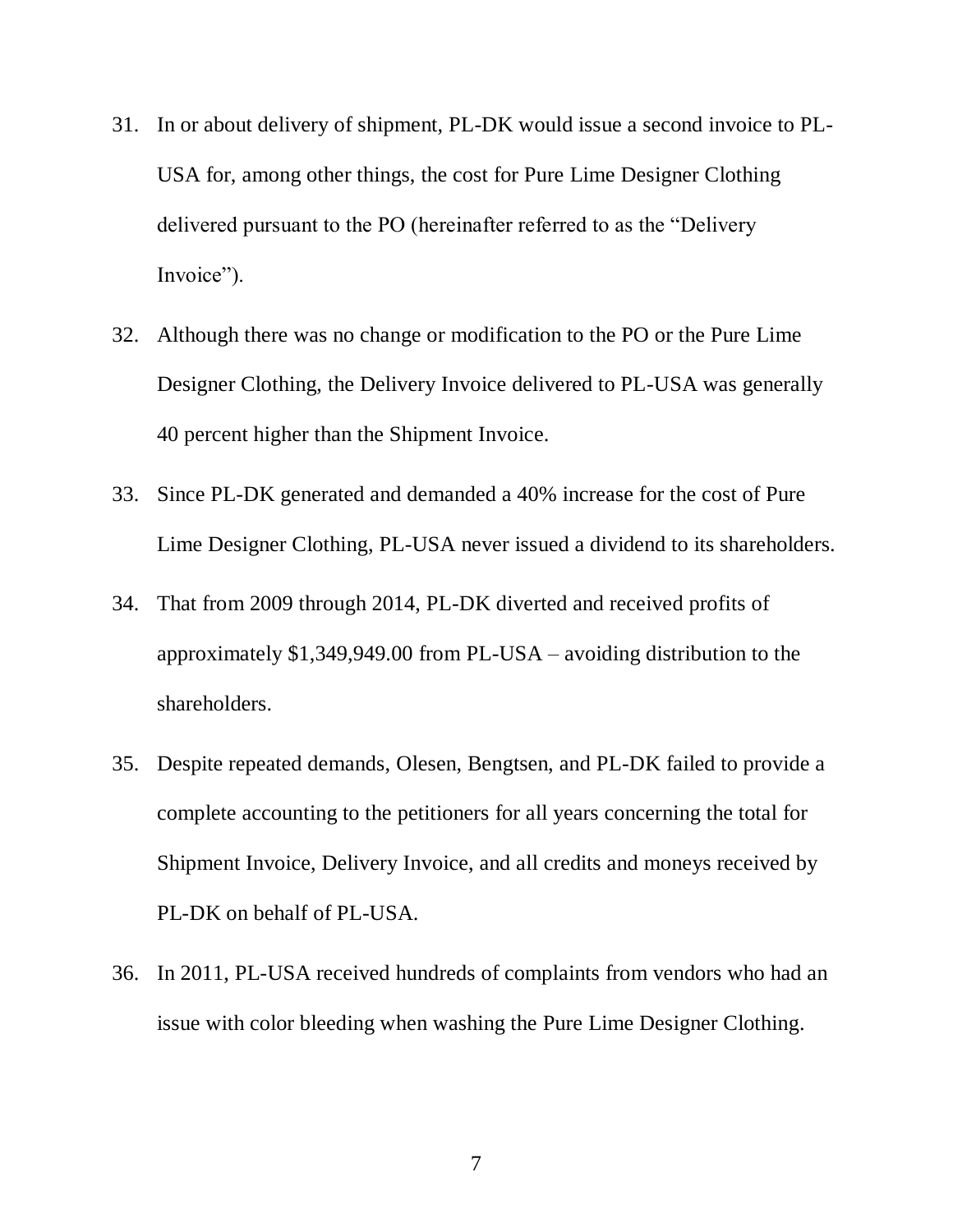- 37. As a result of the defective Pure Lime Designer Clothing, PL-USA agreed to return of merchandise for a full credit – totaling approximately \$142,500.
- 38. That Olesen and Bengtsen, on behalf of PL-DK, agreed to credit PL-USA for the defective merchandise (hereinafter referred to as the "Return Credit").
- 39. Despite agreeing to the Return Credit, Olesen, Bengtsen, and PL-DK failed to pay, credit, or account to PL-USA for the defective Pure Lime Designer Clothing.
- 40. Twice a year from 2009 through 2012 Olersen, on behalf of PL-DK, directed PL-USA to ship the Pure Lime Designer Clothing on behalf of PL-DK to merchants to Canada, and to pay all fees (including taxes) on behalf of PL-DK (hereinafter referred to as the "Export Disbursement").
- 41. As of January 2015, Export Disbursements paid by PL-USA on behalf of PL-DK totaled approximately \$121,620.
- 42. On January 6, 2014, PL-USA conducted a corporate meeting at Peter L. Hessellund-Jensen's law office in Manhattan.
- 43. At the January 6, 2014 meeting, PL-DK elected Bengtsen to PL-USA's board of directors and treasurer for PL-USA.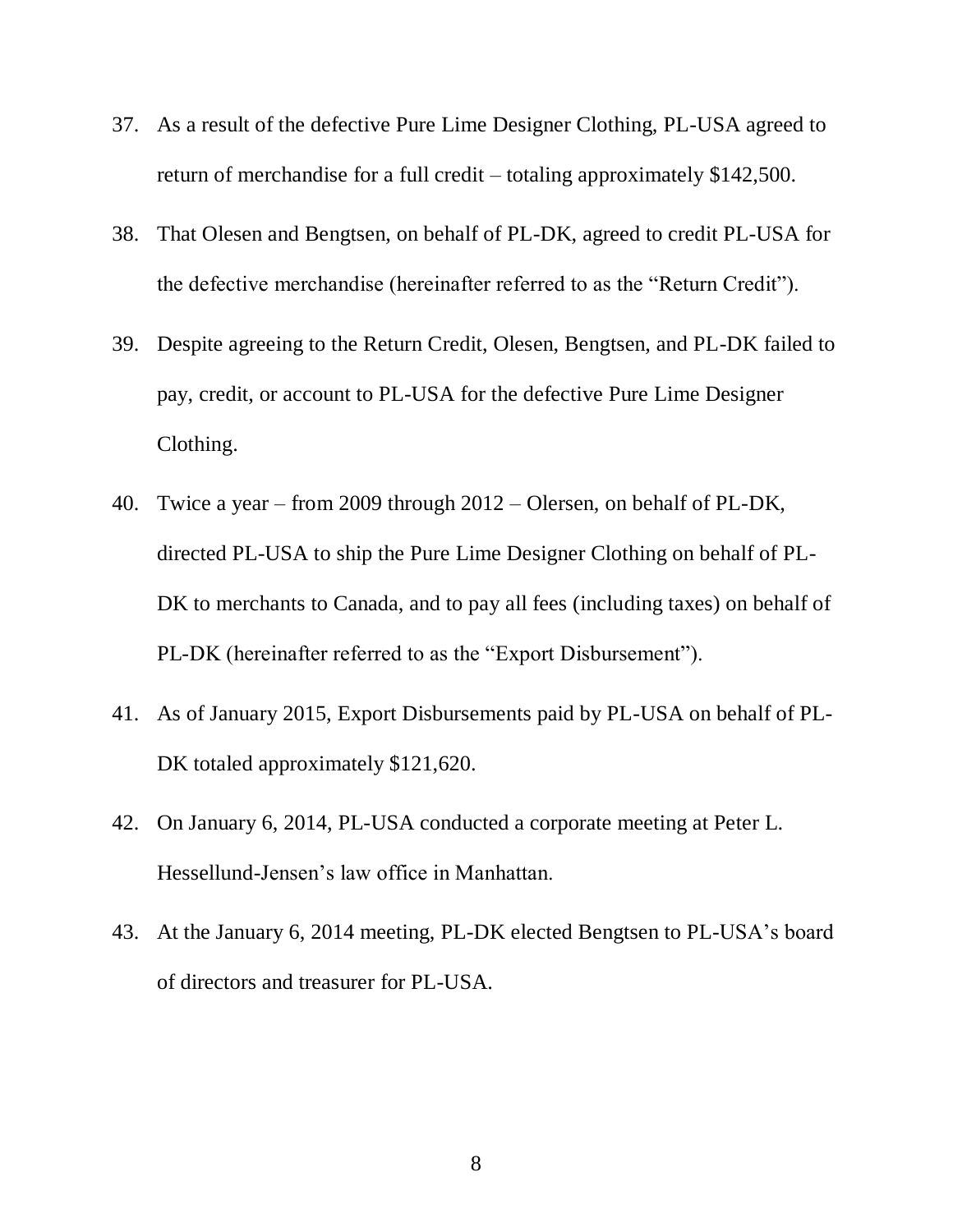- 44. At the conclusion of the January 6, 2014 board of directors meeting, Olesen and Bengtsen agreed to account and issue payment or credit to PL-USA for the Return Credit.
- 45. At the conclusion of the January 6, 2014 board of directors meeting, Olesen and Bengtsen agreed to account and issue payment or credit to PL-USA for the Export Disbursement.
- 46. At the conclusion of the January 6, 2014 board of directors meeting, Olesen and Bengtsen agreed that PL-DK would reduce or eliminate its mark-up issued to PL-USA on the Delivery Invoice.
- 47. Despite agreements and representations made at the January 6, 2014 board meeting, Olesen and Bengtsen failed to account and issue payment or credit to PL-USA for the Return Credit and Export Disbursement.
- 48. Despite agreements and representations made at the January 6, 2014 board meeting, Olesen and Bengtsen failed to have PL-DK reduce or eliminate its mark-up issued to PL-USA on the Delivery Invoice.
- 49. That after the January 6, 2014 board meeting, Olesen and Bengsten caused PL-USA to compensate them in the sum of approximately \$18,000 without unanimous consent of the Board of Directors without any accounting and without appropriate consideration for said amount.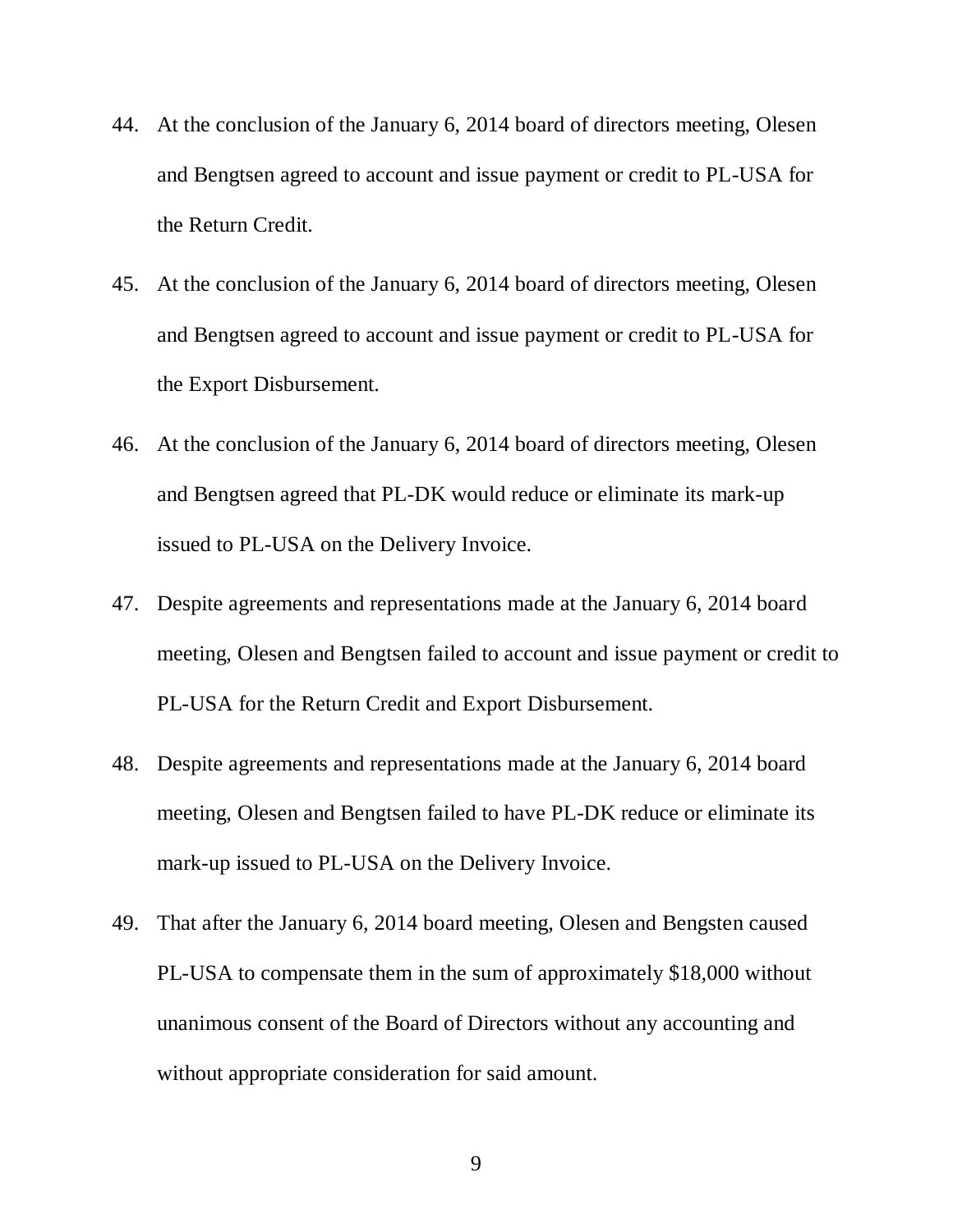- 50. In April 2015, Olesen and Bengtsen hired an individual known as Peter Midtgaard ("Midtgaard") as the director of business development and/or Chief Operating Officer of PL-USA without unanimous consent of the directors at a duly called meeting.
- 51. In or about the same time as when Olesen and Bengsten hired Midtgaard, PL-USA ceased paying petitioners compensation in salary and benefits for the work provided to PL-USA.
- 52. In September 2015, Olesen and Bengtsen contacted and directed PL-USA's factor, Hilldun Corporation ("Hilldun"), to make payments directly to PL-DK instead of PL-USA
- 53. On October 1, 2015, PL-USA conducted a corporate meeting at Peter L. Hessellund-Jensen's law office in Manhattan.
- 54. At the conclusion of the meeting, the board of directors unanimously agreed that PL-DK would pay PL-USA for outstanding salaries due and owing to the petitioners, and, that upon payment, PL-USA would be dissolved pursuant to New York law.
- 55. Despite agreements and representations made at the October 1, 2015 board meeting, Olesen and Bengtsen refused to have PL-DK pay money for outstanding salaries and refused to have PL-DK pay PL-USA's creditors.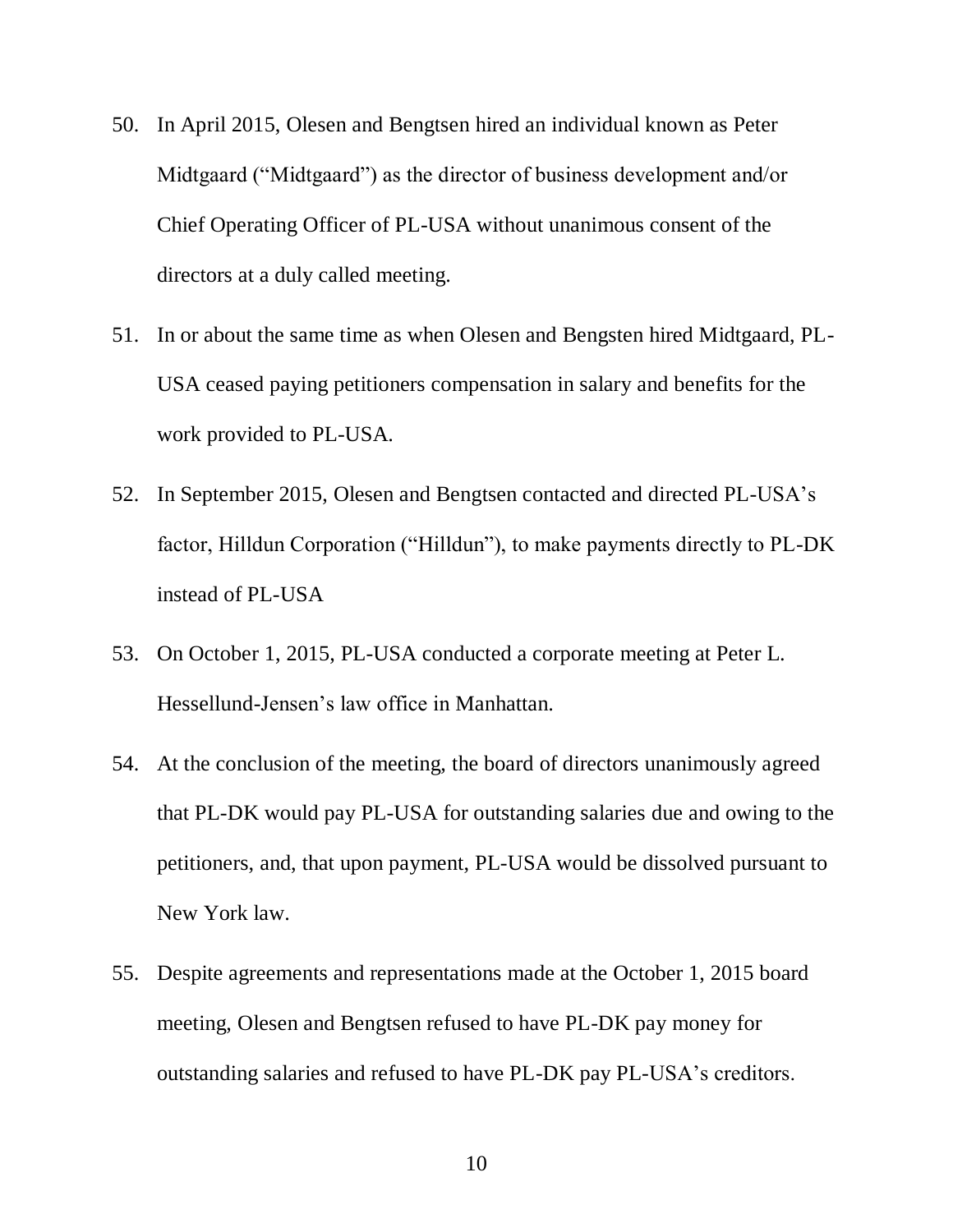- 56. That immediately after the conclusion of the October 1, 2015 corporate meeting (the same day), Olesen and Bengtsen caused Chase Bank to freeze PL-USA's corporate bank accounts and lock-out petitioner's ability to conduct business on behalf of PL-USA.
- 57. That on or about December 1, 2015, and as a result of the aforesaid actions by Olesen and Bengsten, Chase Bank closed PL-USA's corporate bank account. That a copy of the letter from Chase Bank concerning closing the corporate account is attached as Exhibit "3".
- 58. On December 23, 2015, petitioners by their attorney offered to enter into an agreement concerning the creation of a corporate bank account and money being paid from Hilldun directly to PL-DK. That a copy of the offer is attached as Exhibit "4".
- 59. That despite the aforesaid offer, as of the date of this petition PL-USA's shareholders, officers and directors are unable to enter into agreements concerning the creation of a new corporate bank account and money being paid by Hilldun directly to PL-DK.
- 60. That as a result of the aforesaid actions, PL-DK, Olesen, Bengsten operate PL-USA from Denmark while ignoring management decisions by the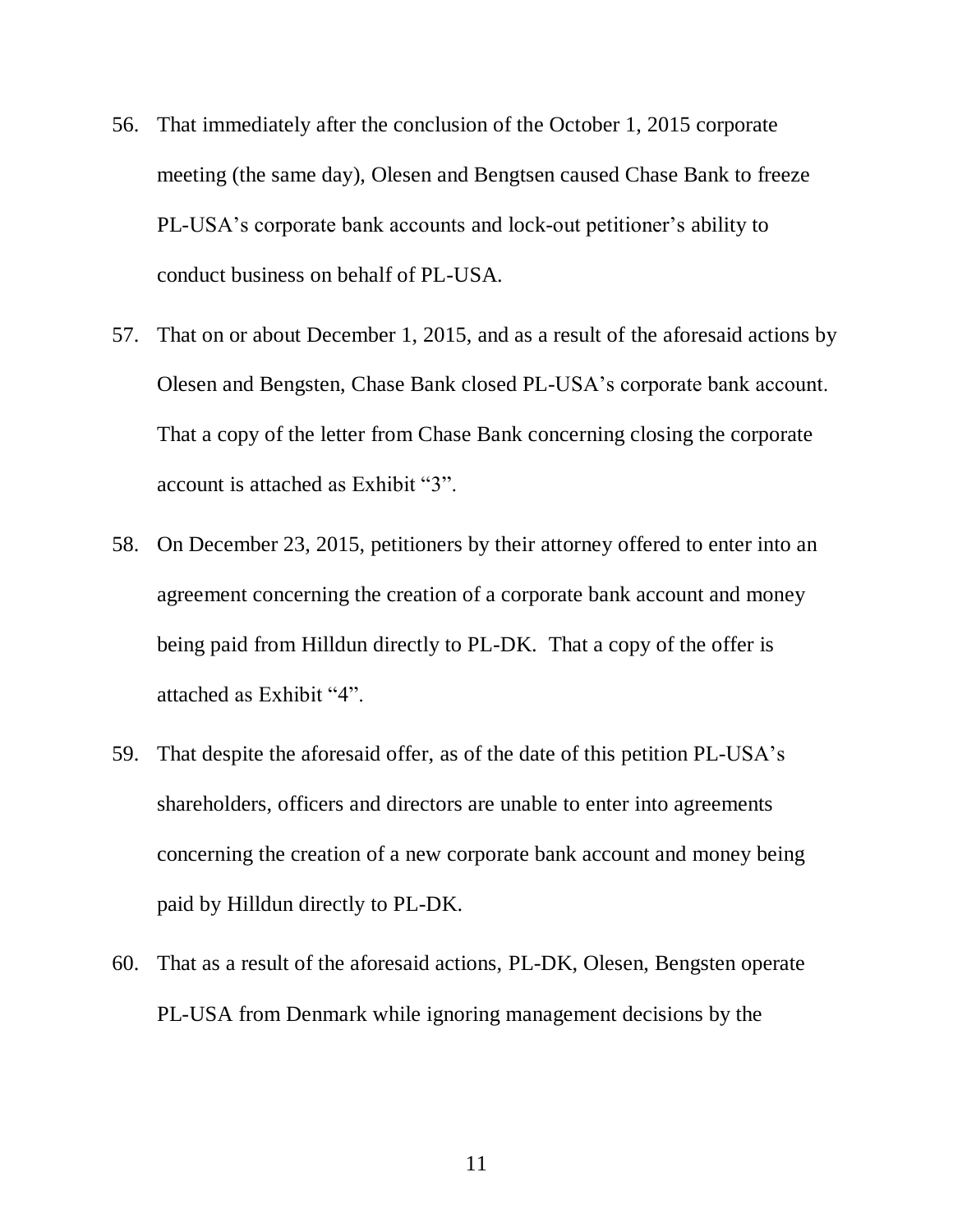petitioners. There is such irreconcilable differences concerning the management of the PL-USA that pursuant to NY BCL [1104:](http://web2.westlaw.com/find/default.wl?tf=-1&rs=WLW10.10&fn=_top&sv=Split&docname=NYBUS1104&tc=-1&pbc=F91BF296&ordoc=0283946169&findtype=L&db=1000057&utid=1&vr=2.0&rp=%2ffind%2fdefault.wl&mt=NewYork)

- a. The directors are so divided respecting the management of the corporation's affairs that the votes required for action by the board cannot be obtained;
- b. The board of directors ceased to function and has become inoperative and sterile; and,
- c. That there is such internal dissension and two or more factions of shareholders are so divided that dissolution would be beneficial to the shareholders.
- 61. That by reason of the premises, petitioners respectfully requests an order dissolving PL-USA pursuant NY BCL 1104.

## **REQUEST FOR INJUNCTIVE RELIEF**

- 62. The petitioners repeat the allegations set forth in paragraphs 1 through 61 with the same force and effect as if set forth herein.
- 63. On or about May 5, 2010, PL-USA and PL-DK entered into an agreement with PL-USA's factor, Hilldun (hereinafter referred to as the "Tri-Party Agreement").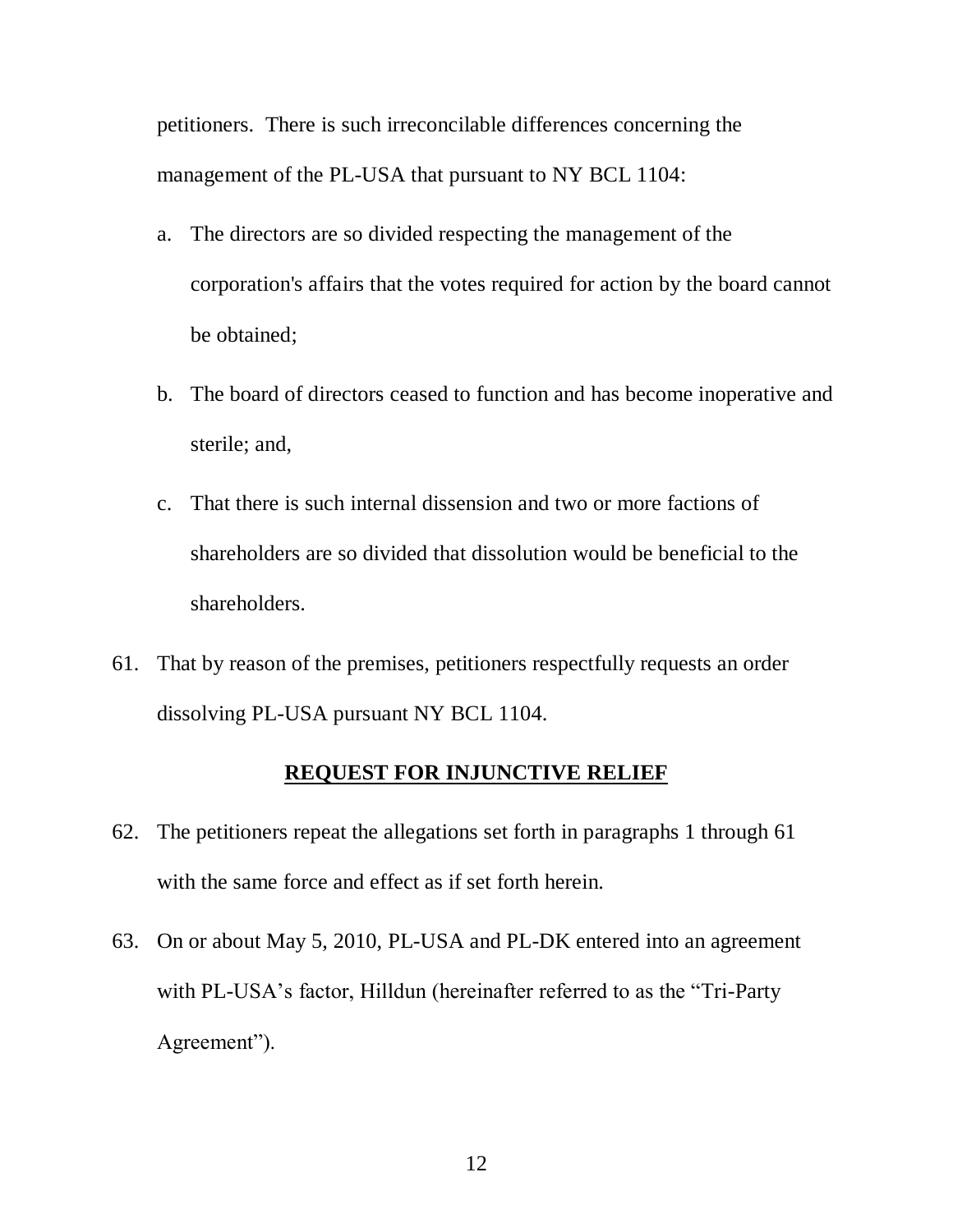- 64. Although not explicitly set forth, it was understood that pursuant to the Tri-Party Agreement, upon notice received, Hilldun would forward all funds to PL-DK instead of PL-USA. That a copy of the Tri-Party Agreement is attached as Exhibit "5".
- 65. The purpose of the Tri-Party Agreement was to protect PL-DK, but not to allow PL-DK to bypass the shareholders agreement and avoid payment of PL-USA's tax obligations, operation expenses, creditors, and salary to the petitioners.
- 66. Upon information and belief, in September 2015, PL-DK contacted Hilldun to make all payments directly to PL-DK instead of PL-USA.
- 67. That on September 24, 2015, over five (5) years after the Tri-Party Agreement, Hilldun – not PL-DK – informed the petitioners by email that all future payments would be made directly to PL-DK in Denmark instead of PL-USA. That a copy of the email is attached as Exhibit "6".
- 68. That from September 24, 2015 through December 1, 2015, Hilldun delivered and paid approximately \$61,000 to PL-DK in Denmark while no money was delivered to PL-USA.
- 69. As a result of Hilldun delivering all money to Denmark, and Olesen and Bengsten closing the bank account at Chase Bank as aforesaid, PL-USA is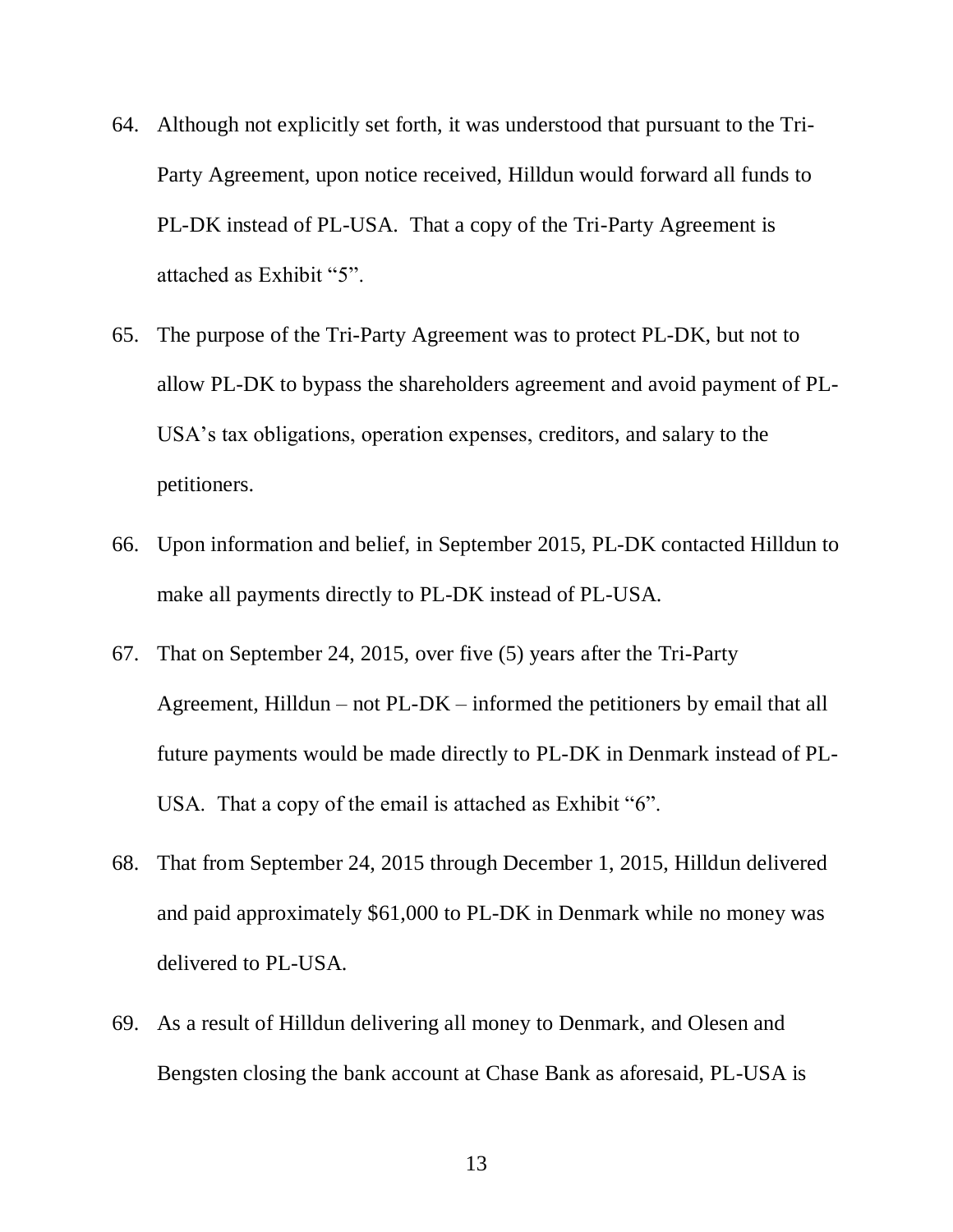unable to pay its tax obligations, operation expenses, creditors, and salary to the petitioners.

- 70. Upon information and belief, PL-DK has no bank accounts or assets in the United States other than its fifty (50%) percent shares of stock with PL-USA.
- 71. That as of the date of this petition, Hilldun continues to bypass PL-USA and transfer all money out of the United States directly to PL-DK in Denmark.
- 72. That by reason of the premises, the petitioners request an immediate restraining order and preliminary injunction pursuant to BCL 1115 to preserve the status quo, to stop all money from being removed from the United States, and to allow PL-USA to pay its tax obligations, operation expenses, creditors, and salary while winding down the affairs of the corporation.

### **REQUEST FOR CONSOLIDATION**

- 73. The petitioners repeat the allegations set forth in paragraphs 1 through 72 with the same force and effect as if set forth herein.
- 74. On September 28, 2015, petitioners commenced an action against PL-DK, Olesen, Bengtsen, filed in the New York Supreme Court, Nassau County, under index number 606262/2015, seeking, among other things, money damages for breach of contract, fiduciary duty and an accounting (hereinafter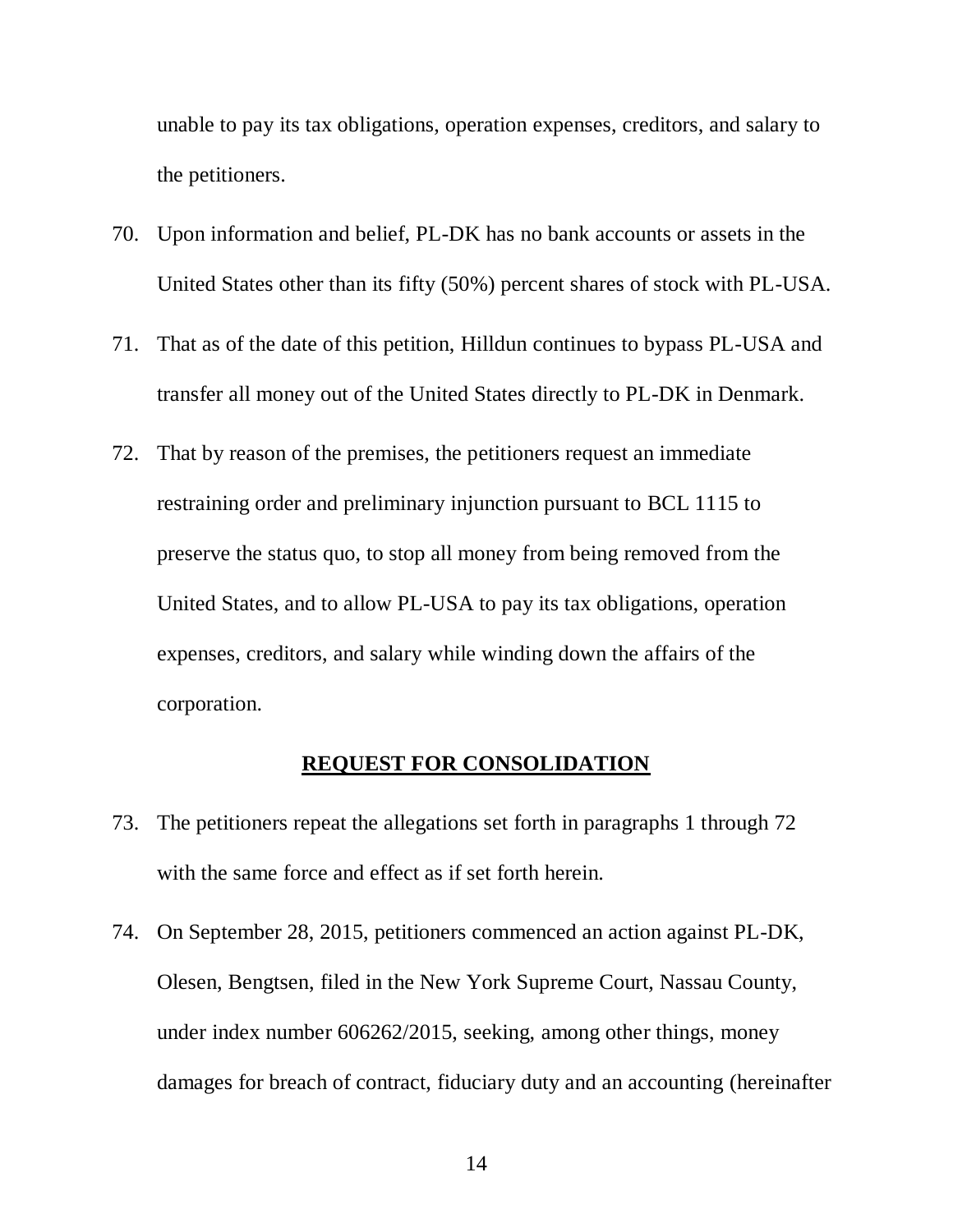referred to as the "2015 Action"). That a copy of the summons and amended complaint is attached as Exhibit "7".

- 75. That the 2015 Action involves the same parties, and involves common questions of law and fact as the instant petition.
- 76. That by reason of the premises, petitioners request an order pursuant to CPLR 602 consolidating the 2015 Action with the instant petition..
- 77. That no prior application for the relief requested herein has been made in this or any other Court or jurisdiction.

WHEREFORE, Petitioner respectfully requests the following:

- a. An order pursuant to BCL 1104 to dissolve and liquidate PURE LIME USA, INC.; and,
- b. An order pursuant to NY BCL 1115 enjoining and restraining the respondents PURE LIME APS also known as PURE LIME A/S, CHRISTIAN FRIIS OLESEN, ALLAN BENGTSEN, their agents, servants, contractors, employees, and attorneys, from collecting or receiving any debt or other property of PURE LIME USA, INC., and from paying out or otherwise transferring or delivering any property of the PURE LIME USA, INC., and transacting any unauthorized business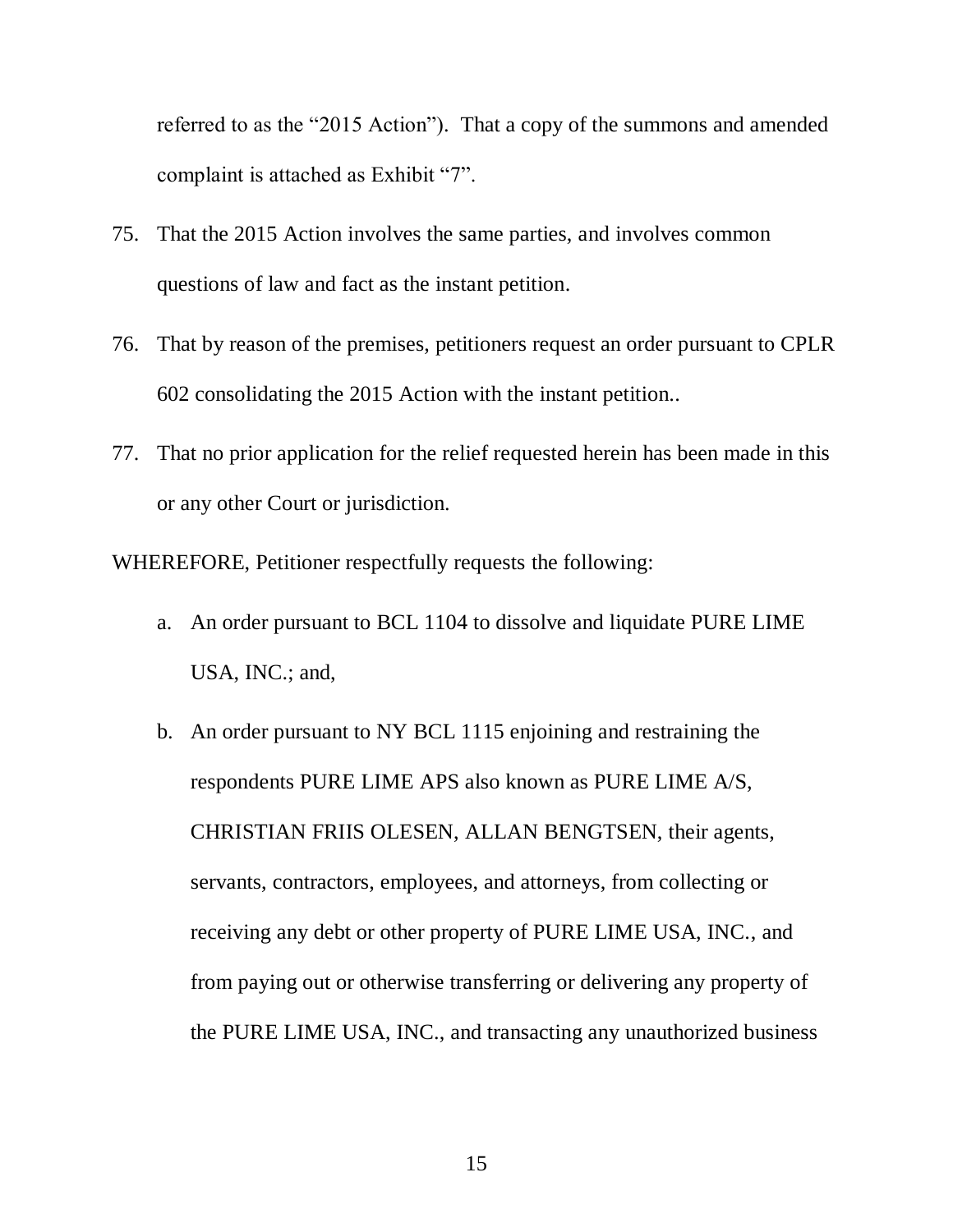servants, contractors and employees, from bypassing corporate powers, limitations, and duties, and to frustrate PURE LIME USA, INC.'s ability to collect assets and wind down corporate affairs; and,

- c. An order pursuant to CPLR 602 consolidating the action by Diane Hudson, Stuart Hudson, individually and derivatively as a shareholder of Pure Lime USA, Inc. against Pure Lime APS also known as Pure Lime A/S, Christian Friis Olesen, Allan Bengtsen, filed in the Nassau County Supreme Court under Index Number 606262/2015 with the within action; and,
- d. An order for such other and further relief this Court deems just and equitable.

Dated: Nassau, NY January 2, 2016

CHAEL A. MAR∕KOWITZ, P.C. by: Michael A. Markowitz, Esq. Attorney for Petitioners 1553 Broadway Hewlett, NY 11557 Tel: 516-295-9061 Fax: 516-740-2880 Email: attorney@mampc.net